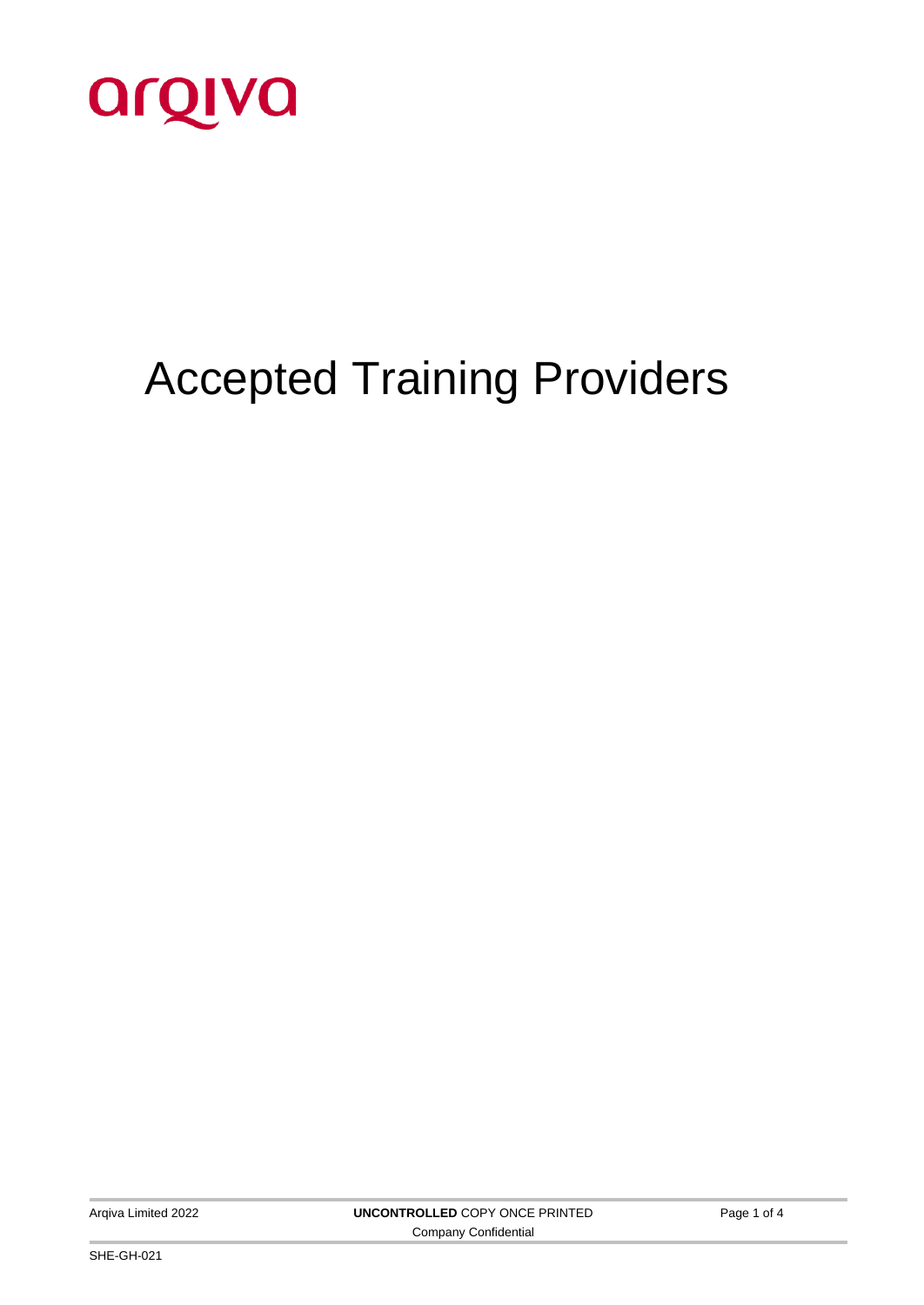The following courses are accepted by Arqiva as demonstrating suitable training and instruction for access onto Arqiva's mast, tower and rooftop portfolio. Companies wishing to access Arqiva's sites will be required to have attended the below courses, dependent upon the level of access required.

#### **1 Tower Climber and Rescue**

Refer to the Energy & Utility Skills Register and select 'Basic Tower Climbing & Rescue (MATS)' to find the training providers accepted by Arqiva

htt[ps://www.eusr.co.uk/schemes-programmes/skills-based-schemes/](http://www.eusr.co.uk/schemes-programmes/skills-based-schemes/)

### **2 Rooftop Worker**

| <b>Training Supplier</b>                                                                      | <b>Course Reference</b>                                                                                                                                                     | <b>Conditions</b>                                                                    |
|-----------------------------------------------------------------------------------------------|-----------------------------------------------------------------------------------------------------------------------------------------------------------------------------|--------------------------------------------------------------------------------------|
| <b>3M Safety Training (Capital Safety</b><br>Group (NE) Ltd)                                  | <b>TC02</b>                                                                                                                                                                 |                                                                                      |
| 8point8                                                                                       | 8P8T RSA                                                                                                                                                                    |                                                                                      |
| <b>ARCH</b>                                                                                   |                                                                                                                                                                             |                                                                                      |
| <b>Arco Professional Safety Services</b><br>(formerly Total Access)                           |                                                                                                                                                                             |                                                                                      |
| <b>Balfour Beatty Utility Solutions</b>                                                       |                                                                                                                                                                             |                                                                                      |
| <b>BT</b>                                                                                     | BT RCLO, T133013, ORFRA004,<br>ORFRA005, OPPWR825,<br>OPT16240, OPPWR803. 'BT<br>Climber' course covers Rooftop,<br>RF and Climber for 3 years and<br>Rescue for 12 months. | If no longer working for BT need to<br>ask Stewart Mardle whether can be<br>accepted |
| <b>Corinium Safety</b>                                                                        |                                                                                                                                                                             |                                                                                      |
| <b>Heightworks</b>                                                                            |                                                                                                                                                                             |                                                                                      |
| <b>Heightec - NARC</b>                                                                        | TFP5U Roof Safety, Access and<br><b>RF Overview</b><br>TFP5UP Roof Safety, Access and<br><b>RF Overview</b>                                                                 | These courses are NOT valid for<br>RF awareness.                                     |
| Omega Solutions Group t/a High<br><b>Work Training</b>                                        | HWRA01                                                                                                                                                                      |                                                                                      |
| <b>Industrial Safety &amp; Rescue</b><br><b>Techniques (Miller by Sperian)</b>                | Rooftop Access                                                                                                                                                              |                                                                                      |
| <b>Inline Safety</b>                                                                          | Only currently accepted for 'Survey<br>Roofing Ltd'                                                                                                                         |                                                                                      |
| <b>Morrison Energy Services</b><br>(Transmission Networks) Ltd was<br><b>Babcock Networks</b> |                                                                                                                                                                             |                                                                                      |
| <b>POD Training &amp; Consultancy</b>                                                         |                                                                                                                                                                             |                                                                                      |
| <b>Radio Structures Ltd</b>                                                                   | <b>RTA</b>                                                                                                                                                                  |                                                                                      |
| <b>REAX Ltd (formerly C&amp;J training)</b>                                                   | RSU-1P                                                                                                                                                                      |                                                                                      |
| <b>Rescue Specialist Ltd</b>                                                                  |                                                                                                                                                                             |                                                                                      |
| <b>Sage Safety and Training</b>                                                               | Rooftop Safety Awareness &<br>Rooftop Restraint/Fall Protection                                                                                                             |                                                                                      |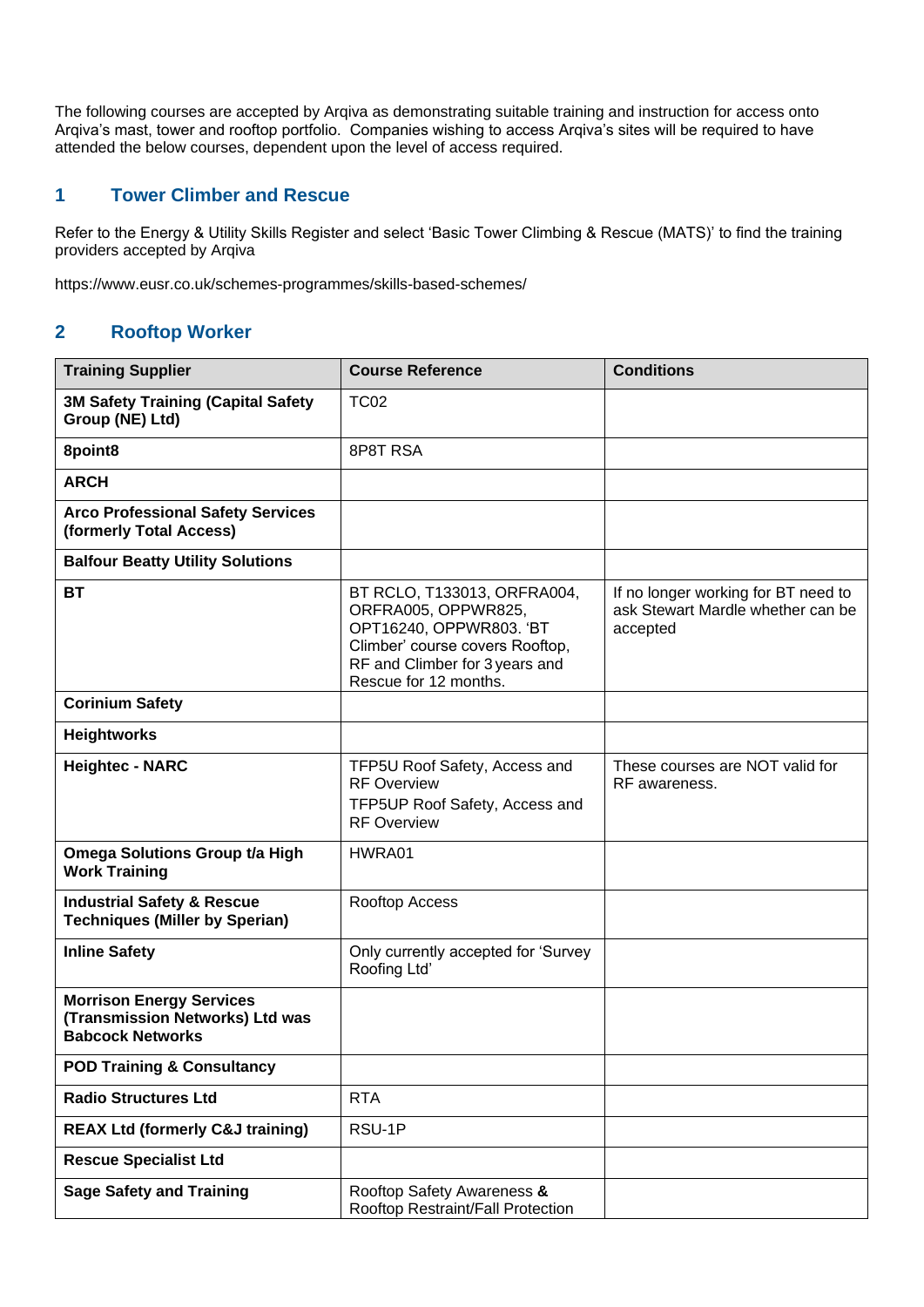|                                            | (may be two separate modules so<br>2 separate certificates required).<br>Neither course acceptable in<br>isolation. |  |
|--------------------------------------------|---------------------------------------------------------------------------------------------------------------------|--|
|                                            | Rooftop Access (Worker) - which is<br>an amalgamation of the above 2<br>modules and is acceptable in<br>isolation.  |  |
| <b>Spanset UK</b>                          |                                                                                                                     |  |
| <b>Vodafone (was Cable &amp; Wireless)</b> |                                                                                                                     |  |
| <b>XI Training</b>                         | <b>TARW Rooftop Access/Rooftop</b><br>Worker                                                                        |  |

## **3 Radio Frequency Awareness**

| <b>Training Supplier</b>                                                                      | <b>Course Reference</b>                                                                                                                                                                                            | <b>Conditions</b>                                                                    |
|-----------------------------------------------------------------------------------------------|--------------------------------------------------------------------------------------------------------------------------------------------------------------------------------------------------------------------|--------------------------------------------------------------------------------------|
| <b>3M Safety Training (Capital Safety</b><br>Group (NE) Ltd)                                  | <b>TC06</b>                                                                                                                                                                                                        |                                                                                      |
| 8point8                                                                                       | 8P8T RSA                                                                                                                                                                                                           |                                                                                      |
| <b>ARCH</b>                                                                                   |                                                                                                                                                                                                                    |                                                                                      |
| <b>Arco Professional Safety Services</b><br>(formerly Total Access)                           | <b>CBRF</b>                                                                                                                                                                                                        | RF refresher as well as classroom<br>course                                          |
| <b>BT</b>                                                                                     | Course references BT RCLO,<br>T133013, ORFRA004,<br>OPPWR825, OPPWR803. Also<br>BT undertake a 'BT Climber'<br>course which covers them for<br>Rooftop, RF and Climber for 3<br>years and Rescue for 12<br>Months. | If no longer working for BT need to<br>ask Stewart Mardle whether can be<br>accepted |
| <b>Corinium Safety</b>                                                                        |                                                                                                                                                                                                                    |                                                                                      |
| <b>Heightworks</b>                                                                            |                                                                                                                                                                                                                    |                                                                                      |
| <b>Heightec - NARC</b>                                                                        | <b>TSK4U RF Hazards - Awareness</b><br>and Monitoring                                                                                                                                                              |                                                                                      |
| <b>HF Comms</b>                                                                               |                                                                                                                                                                                                                    | Internal employees only                                                              |
| <b>Omega Solutions Group t/a High</b><br><b>Work Training</b>                                 | HWRF01                                                                                                                                                                                                             |                                                                                      |
| <b>Link Microtek</b>                                                                          | <b>EMF Safety Awareness</b>                                                                                                                                                                                        |                                                                                      |
| <b>Magdalene Telecom</b>                                                                      |                                                                                                                                                                                                                    | Internal employees only                                                              |
| <b>Morrison Energy Services</b><br>(Transmission Networks) Ltd was<br><b>Babcock Networks</b> |                                                                                                                                                                                                                    | Internal employees only                                                              |
| <b>Network Safety</b>                                                                         | RF Safety for Rooftop and Access                                                                                                                                                                                   |                                                                                      |
| Argiva Limited 2022                                                                           | <b>UNCONTROLLED COPY ONCE PRINTED</b>                                                                                                                                                                              | Page 3 of 4                                                                          |

Company Confidential